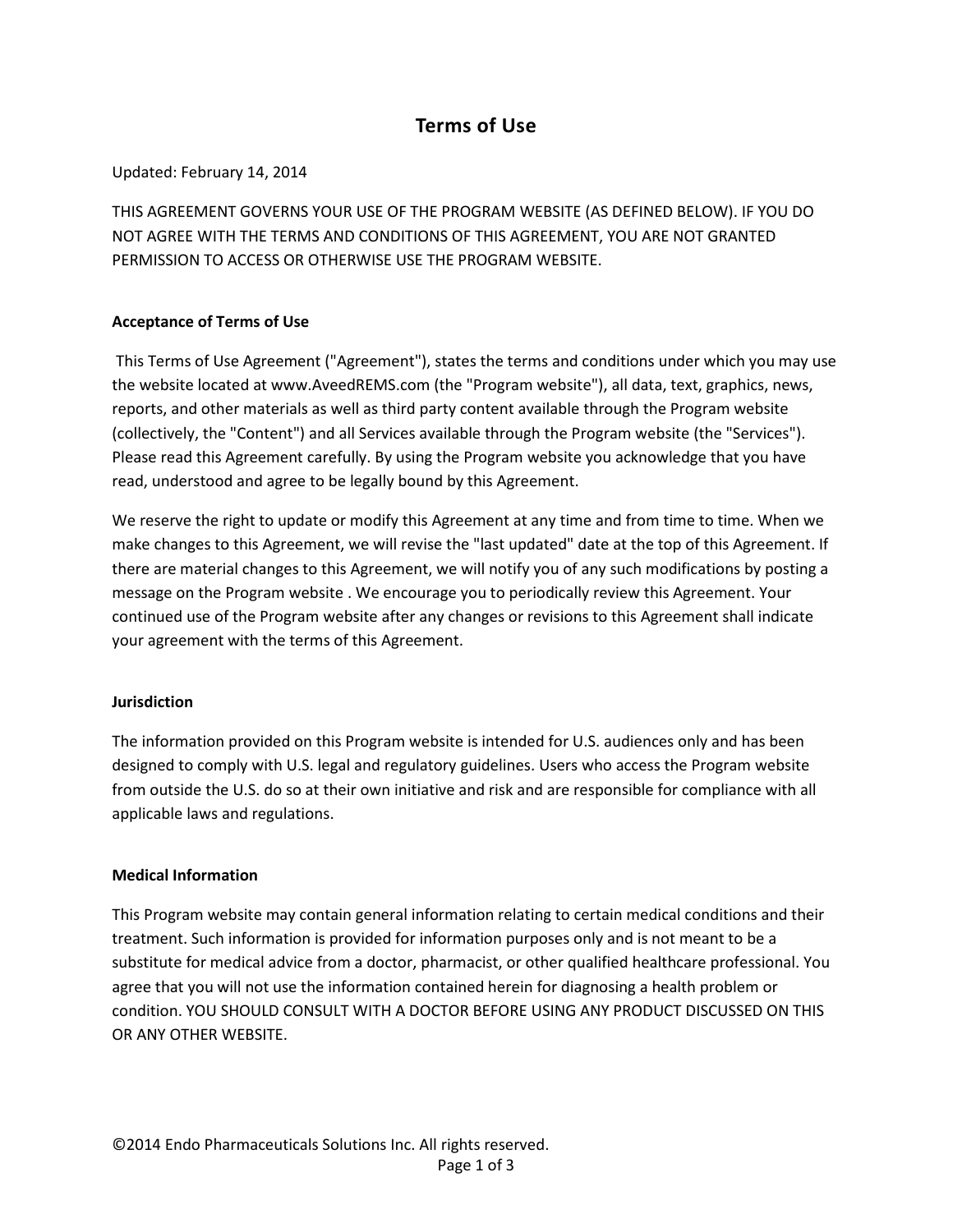## **Intellectual Property Rights in the Program website**

You acknowledge that the Program website and various elements contained therein are protected by copyrights, trademarks, trade secrets, patents, or other proprietary rights, and that these worldwide rights are valid and protected in all forms, media, and technologies existing now and hereinafter developed. You also acknowledge that the Content is and shall remain the property of Endo or its licensors. You agree to comply with all intellectual property laws and you shall not encumber any interest in, or assert any rights to, the Content. You may not modify, transmit, participate in the sale or transfer of, or create derivative works based on any Content, in whole or in part.

## **Intellectual Property Rights**

All materials contained in the Program website are protected by law, including but not limited to United States copyright, trade secret, and trademark law, as well as other state, national, and international laws and regulations. All product names, whether or not appearing in large print, italics, or with the trademark symbol "TM" or ®, are trademarks of Endo, its affiliates, related companies or its licensors or joint venture partners and any us of such marks without express written permission is strictly prohibited. Unauthorized use of any material contained on this site may violate copyright laws, trademark laws, trade secret laws, the laws of privacy and publicity, and communications regulated and statutes.

## **Use of Personal Information**

Your use of the Program website may involve the transmission to us of personal information. Refer to the Program website's Privacy Policy for information on how we protect personal information.

## **Disclaimer of Warranties**

You acknowledge and agree that this Program website is provided on an "as is" basis. Endo makes no expressed or implied warranty regarding the accuracy, content, completeness, reliability, suitability, usefulness or legality of information contained within this website. You expressly agree that the entire risk as to the quality and performance of the site and the accuracy, timeliness or completeness of the Content or Services is assumed solely by you.

## **Limitation of Liability**

Under no circumstance will we be liable for any loss or damage caused by your reliance on information obtained through the Program website. It is your responsibility to evaluate the accuracy, content, completeness, reliability, suitability and usefulness of the Program website. In no event shall we be liable for any direct, indirect, incidental, punitive, consequential or otherwise special damages or injuries resulting from the use of this Program website and reliance on the Content contained herein. This